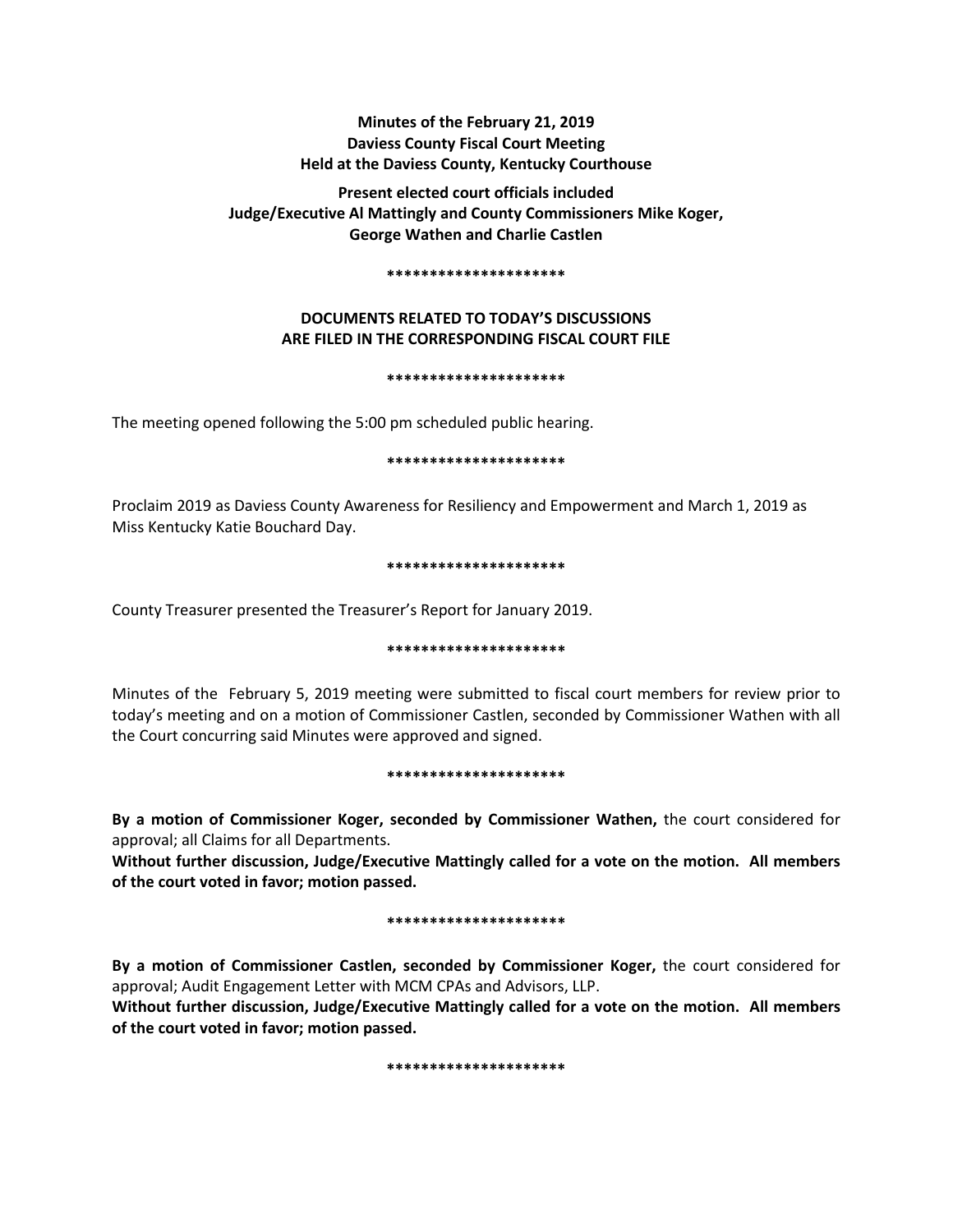**By a motion of Commissioner Wathen, seconded by Commissioner Castlen,** the court considered for approval; **Resolution 01-2019** – Support for Modernizing Kentucky's Transportation Funding Mechanisms to Address Funding the Commonwealth's Transportation Needs; HB517.

Judge Mattingly encouraged all citizens to contact legislators and express support for this important initiative.

**Without further discussion, Judge/Executive Mattingly called for a vote on the motion. All members of the court voted in favor; motion passed.** 

## **\*\*\*\*\*\*\*\*\*\*\*\*\*\*\*\*\*\*\*\*\***

**By a motion of Commissioner Wathen, seconded by Commissioner Castlen,** the court considered for approval; Lease Agreements with Whitesville and Stanley Playground Associations for the use of Ballfields.

**Without further discussion, Judge/Executive Mattingly called for a vote on the motion. All members of the court voted in favor; motion passed.** 

## **\*\*\*\*\*\*\*\*\*\*\*\*\*\*\*\*\*\*\*\*\***

**By a motion of Commissioner Koger, seconded by Commissioner Wathen,** the court considered for approval; Agreement with American Engineers to Design a New Pedestrian Bridge at Yellow Creek Park (YCP) for an amount not to exceed \$18,000.

Commissioner Wathen referenced line 5 under Appendix 1 – Scope of Work which states, *"Provide Structural Plans for the recommended bridge to include foundation plans, superstructure plans, Handrail. Does not include design of a new unique steel truss bridge design or other architectural enhancements of features. Existing Iron Truss Bridge to be removed from current location and any associated design for relocation design will be under separation scope."* He understands that a pipe could possibly be used and would like to see this option explored.

County Engineer Mark Brasher explained that a pipe design has been discussed with AEI and they are aware of our interest as piping is less expensive.

As this is a county park and aesthetics are important, Judge Mattingly said a pipe would probably not be something he could support. He added, this agreement is to study and design the bridge. It does not approve a design.

**Without further discussion, Judge/Executive Mattingly called for a vote on the motion. All members of the court voted in favor; motion passed.** 

## **\*\*\*\*\*\*\*\*\*\*\*\*\*\*\*\*\*\*\*\*\***

**By a motion of Commissioner Wathen, seconded by Commissioner Castlen,** the court considered for approval; Table the following agenda items:

- Agreement with American Engineers for ADA Compliance Services for YCP Pedestrian Path.
- Agreement with American Engineers to Study Existing Truss Bridge at YCP.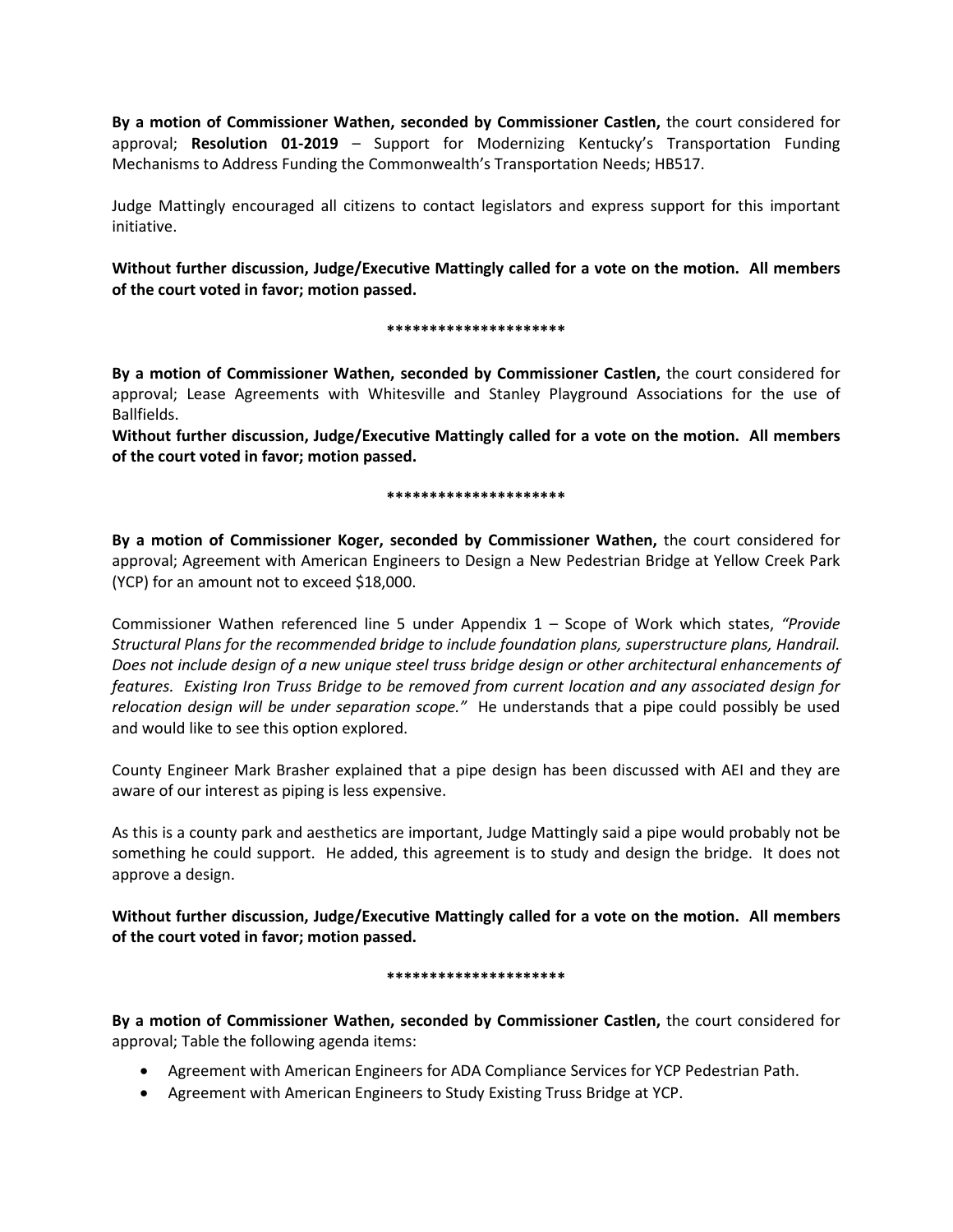**Without further discussion, Judge/Executive Mattingly called for a vote on the motion. All members of the court voted in favor; motion passed.** 

#### **\*\*\*\*\*\*\*\*\*\*\*\*\*\*\*\*\*\*\*\*\***

**By a motion of Commissioner Koger, seconded by Commissioner Wathen,** the court considered for approval; Report of Viewers: Discontinuance of a portion of Barton and a portion of Riverside Avenues.

County Engineer Mark Brasher read the report and noted, "The viewers visited the portion of Barton Avenue and the portion of Riverside Avenue proposed to be discontinued, and in their opinion, no inconvenience would result to the public from the discontinuance of this portion of road."

**Without further discussion, Judge/Executive Mattingly called for a vote on the motion. All members of the court voted in favor; motion passed.** 

#### **\*\*\*\*\*\*\*\*\*\*\*\*\*\*\*\*\*\*\*\*\***

**By a motion of Commissioner Koger, seconded by Commissioner Wathen,** the court considered for approval; Pay Viewers for Viewing portions of Barton and Riverside Avenues.

**Without further discussion, Judge/Executive Mattingly called for a vote on the motion. Commissioner Castlen abstained. All other members of the court voted in favor; motion passed.** 

#### **\*\*\*\*\*\*\*\*\*\*\*\*\*\*\*\*\*\*\*\*\***

**By a motion of Commissioner Castlen, seconded by Commissioner Wathen,** the court considered for approval; **Award Bid No. 05-2019**: Horse Fork Creek Park Storage Building Roof Replacement to TSG Construction for Option B for \$24,850.

**Without further discussion, Judge/Executive Mattingly called for a vote on the motion. All members of the court voted in favor; motion passed.** 

#### **\*\*\*\*\*\*\*\*\*\*\*\*\*\*\*\*\*\*\*\*\***

**By a motion of Commissioner Castlen, seconded by Commissioner Wathen,** the court considered for approval; **Award Bid No. 07-2019:** One (1) New or Used Forklift for the Transfer Station to MH Equipment for \$16,900.

**Without further discussion, Judge/Executive Mattingly called for a vote on the motion. All members of the court voted in favor; motion passed.** 

#### **\*\*\*\*\*\*\*\*\*\*\*\*\*\*\*\*\*\*\*\*\***

**By a motion of Commissioner Koger, seconded by Commissioner Castlen,** the court considered for approval; Promote Timothy Jackson to Public Works Mechanic Supervisor effective February 25, 2019. **Without further discussion, Judge/Executive Mattingly called for a vote on the motion. All members of the court voted in favor; motion passed.** 

**\*\*\*\*\*\*\*\*\*\*\*\*\*\*\*\*\*\*\*\*\***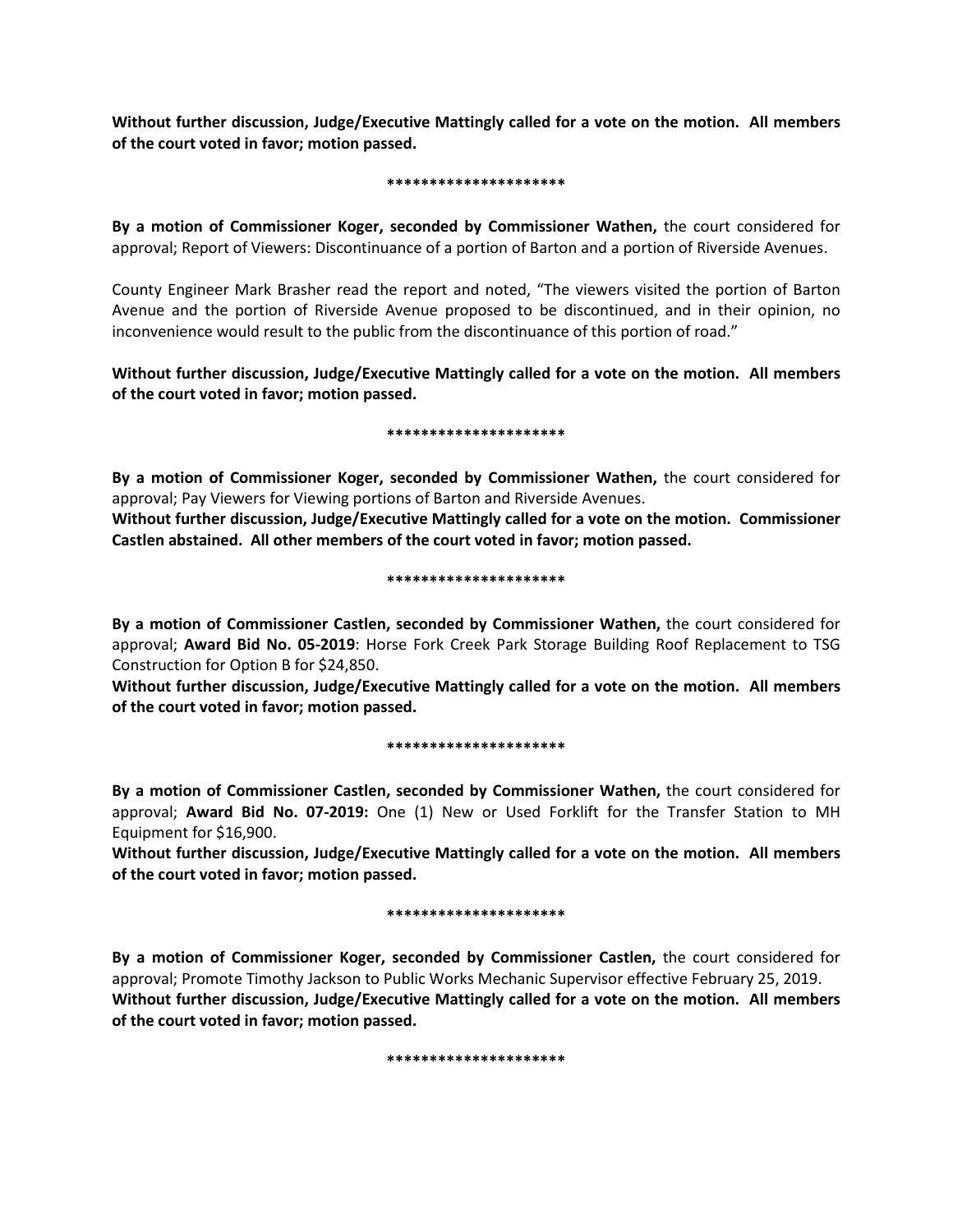**By a motion of Commissioner Castlen, seconded by Commissioner Koger,** the court considered for approval; Promote Jeff Martin to Public Works Mechanic effective February 25, 2019.

**Without further discussion, Judge/Executive Mattingly called for a vote on the motion. All members of the court voted in favor; motion passed.** 

#### **\*\*\*\*\*\*\*\*\*\*\*\*\*\*\*\*\*\*\*\*\***

**By a motion of Commissioner Koger, seconded by Commissioner Castlen,** the court considered for approval; Advertise for a Public Works Utility Laborer.

**Without further discussion, Judge/Executive Mattingly called for a vote on the motion. All members of the court voted in favor; motion passed.** 

**\*\*\*\*\*\*\*\*\*\*\*\*\*\*\*\*\*\*\*\*\***

**By a motion of Commissioner Koger, seconded by Commissioner Wathen,** the court considered for approval; Advertise for an Animal Control Officer.

**Without further discussion, Judge/Executive Mattingly called for a vote on the motion. All members of the court voted in favor; motion passed.** 

#### **\*\*\*\*\*\*\*\*\*\*\*\*\*\*\*\*\*\*\*\*\***

**By a motion of Commissioner Castlen, seconded by Commissioner Wathen,** the court considered for approval; Hire the following Parks Dept. Seasonal Workers effective upon successful completion of preemployment screenings:

Darrell Roberts

*Park Attendants Grounds Maint. Park Attendants Grounds Maint.* Matt Terry Terry Robertson Brice Pendley Chris Howard Steve Nazurak Mark Wagner **Ricky Roberts Melissa Jackson** Steve Payne **David House** David House

**Panther Creek Park: Yellow Creek Park:**

**Without further discussion, Judge/Executive Mattingly called for a vote on the motion. All members of the court voted in favor; motion passed.** 

#### **\*\*\*\*\*\*\*\*\*\*\*\*\*\*\*\*\*\*\*\*\***

**By a motion of Commissioner Wathen, seconded by Commissioner Castlen,** the court considered for appointment; *Daviess County Property Maintenance Advisory Board* Keith Riney (02-2019) Term: 02/25/2019 – 02/25/2022.

**Without further discussion, Judge/Executive Mattingly called for a vote on the motion. All members of the court voted in favor; motion passed.** 

#### **\*\*\*\*\*\*\*\*\*\*\*\*\*\*\*\*\*\*\*\*\***

**By a motion of Commissioner Koger, seconded by Commissioner Wathen,** the court considered for appointment; *Daviess County Animal Care and Control Board:*

• Patti Martin (32-2019); fill the unexpired term of Chris Settles - Term: 02/21/19 – 8/7/2021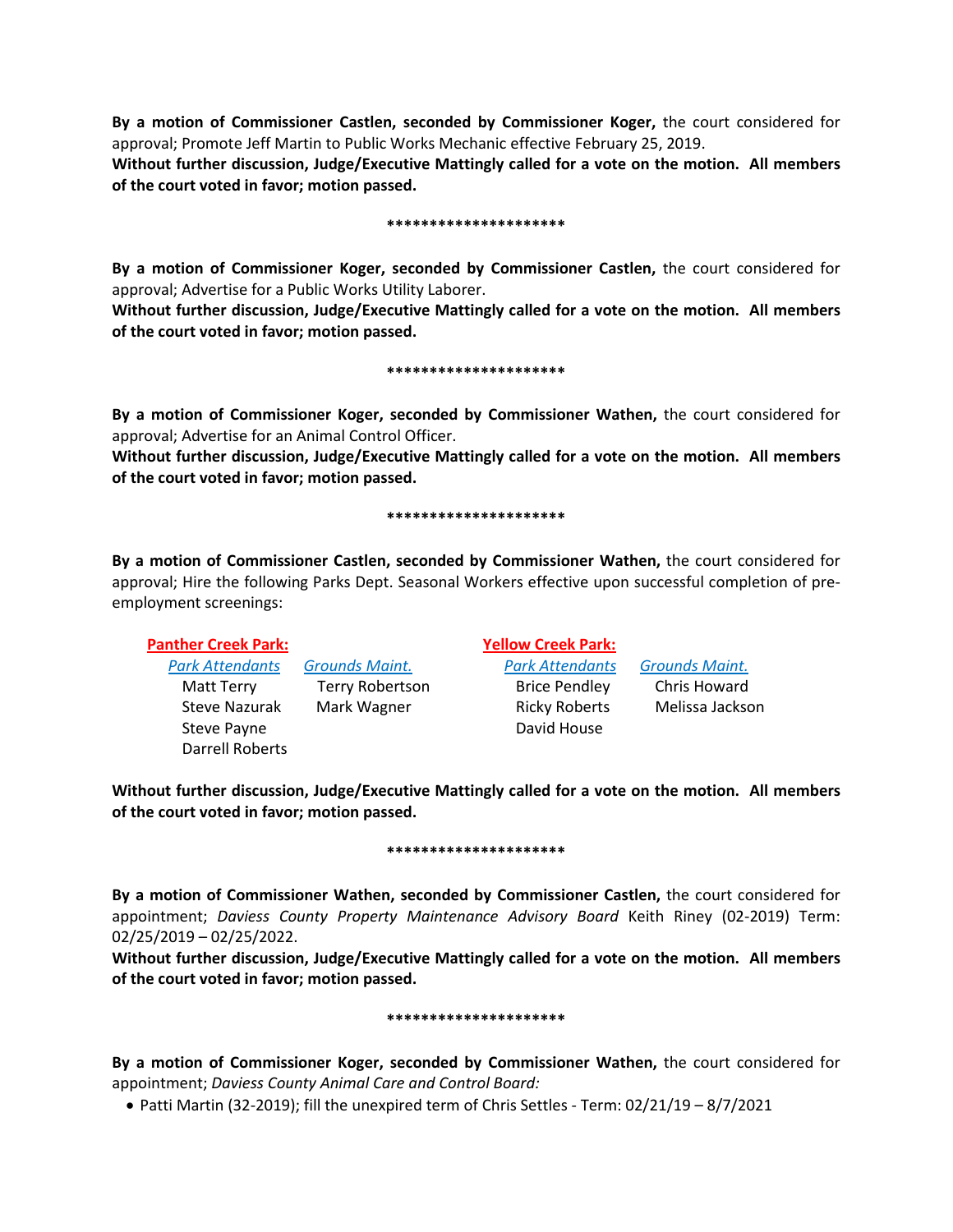• Rheonna Johnson (20-2019); fill the unexpired term of Lydia Wethington - Term 2/21/2019 – 8/7/2021

**Without further discussion, Judge/Executive Mattingly called for a vote on the motion. All members of the court voted in favor; motion passed.** 

#### **\*\*\*\*\*\*\*\*\*\*\*\*\*\*\*\*\*\*\*\*\***

**By a motion of Commissioner Koger, seconded by Commissioner Wathen,** the court considered for appointment; *Owensboro Daviess County Drug and Alcohol Alliance Steering Committee* Dianne McFarling (33-2019); fill the unexpired 2nd term of Gary Hall - Term: 02/21/2019 – 09/01/2020. **Without further discussion, Judge/Executive Mattingly called for a vote on the motion. All members of the court voted in favor; motion passed.** 

#### **\*\*\*\*\*\*\*\*\*\*\*\*\*\*\*\*\*\*\*\*\***

The court received, as presented, the **First Reading of KOC 620.52 (2019); 04-2019** - An Ordinance Relating to the Discontinuance of a Portion of Barton Avenue.

# **Comments:**

No comments received.

## **\*\*\*\*\*\*\*\*\*\*\*\*\*\*\*\*\*\*\*\*\***

The court received, as presented, the **First Reading of KOC 620.53 (2019); 05-2019** - An Ordinance Relating to the Discontinuance of a Portion of Riverside Avenue

## **Comments:**

No comments received.

#### **\*\*\*\*\*\*\*\*\*\*\*\*\*\*\*\*\*\*\*\*\***

Comments by Daviess County Fiscal Court: The next court meeting will be at 5:00 pm, Tuesday, March 5, 2019.

#### **\*\*\*\*\*\*\*\*\*\*\*\*\*\*\*\*\*\*\*\*\***

**By a motion of Commissioner Castlen, seconded by Commissioner Wathen,** the court considered for approval; Enter into Closed Session to discuss, per KRS 61.810(1)(b) & (g):

- Deliberations on the future acquisition or sale of real property by a public agency, but only when publicity would be likely to affect the value of a specific piece of property to be acquired for public use or sold by a public agency; **No action was taken.**
- A specific proposal between a public agency and a representative of a business entity, if open discussions would jeopardize the siting, retention, expansion, or upgrading of the business; **No action was taken.**

Judge Mattingly announced that no action will be taken following the closed session.